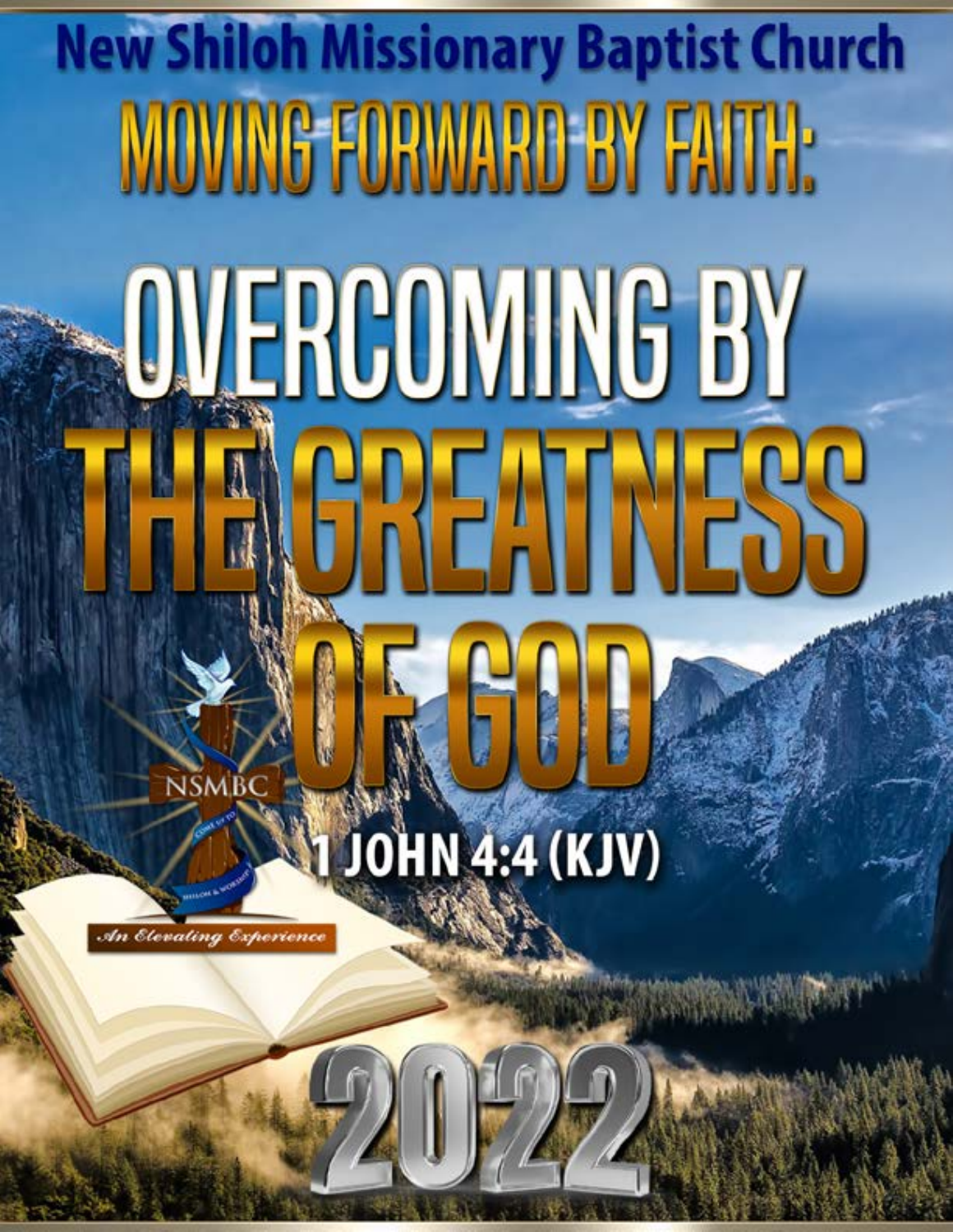**Thank you for worshipping with us today. It is our prayer that you have been blessed by this service . We are "Move Forward by Faith: Overcoming By The Greatness Of God In 2022" If** 

**you do not know the Lord as your personal savior it is our prayer that you accept Him now and begin your personal relationship with Him. If there is anything we can do to make your visit more comfortable, please do not hesitate to ask. If you are in search of a church home, we would love to have you as our member! Once again Thank You for Coming Up To Shiloh and Worshipping With Us! We pray that it has been an Elevating Experience!**

# 1John 4:4 (KJV)

<sup>4</sup> Ye are of God, little children, and have overcome them: because greater is he that is in you, than he that is in the world.

# Opportunities to Give:

- 1. Text-To-Give Text "NSMBC" to 1-888-364-4483
- [2](https://nsmbc.net). On our website at [www.nsmbc.net.](https://nsmbc.net)
- [3. NSMBC Miami App](https://nsmbc.net)
- 4. Mail your Tithes & Offerings to the church @ 1350 NW 95 St., Miami FL 33147
- 5. Bring it to the church on Saturdays between the hours of 9:00a.m.- 12:00p.m.
- 6. Directly from your Bank Account through Zelle send it to newshiloh@nsmbc.net



OPENING SELECTION GREETINGS/INVOCATION **SELECTION** OFFERING **SELECTION SERMON** ROAD TO SALVATION (COMMUNION - \*1st Sundays Only) CLOSING REMARKS BENEDICTION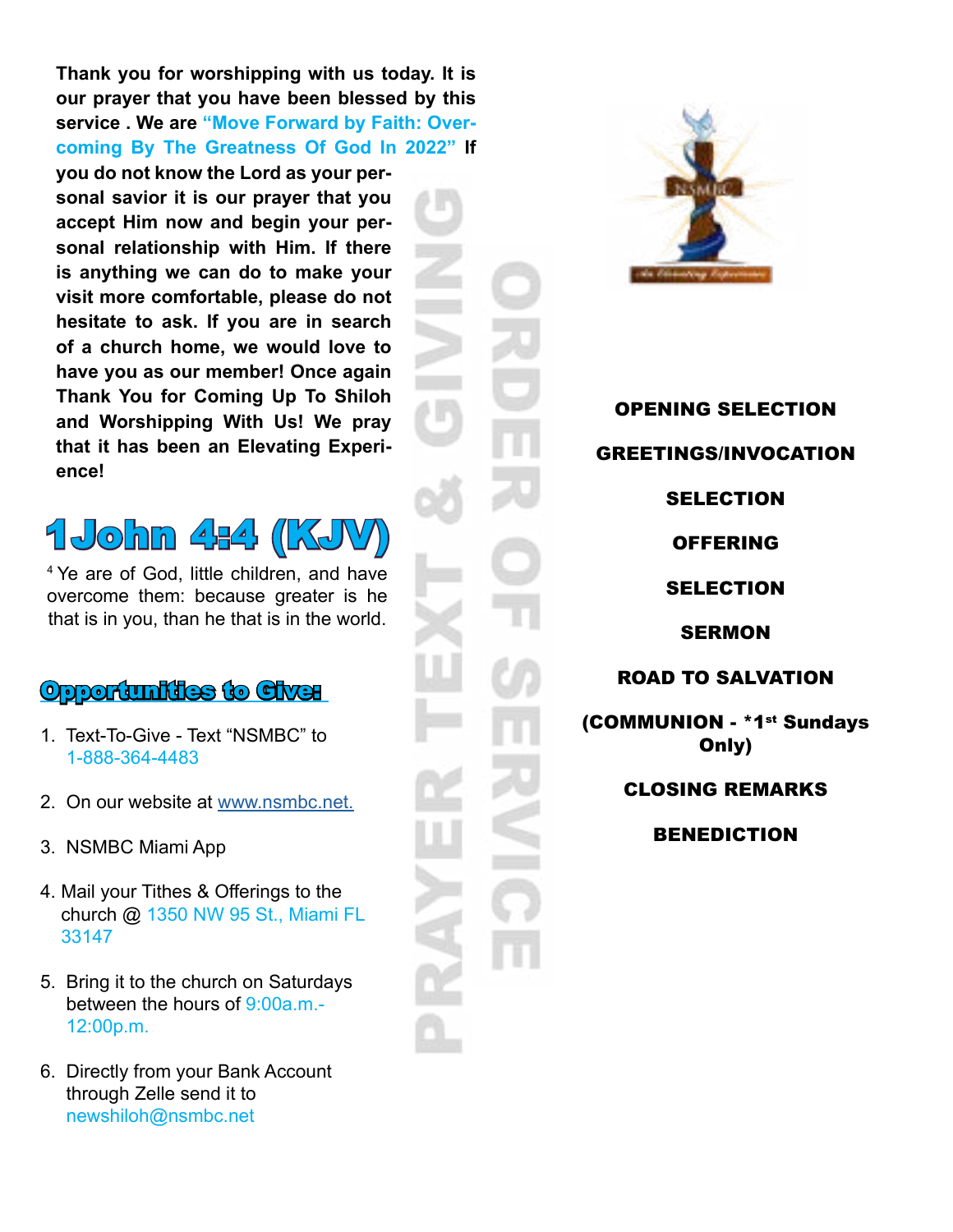# **THIS WEEK @ NSMBC**

Attention All Members! If you have been an active member of New Shiloh for 50 Years or more, please contact the Church office with your name by March 31<sup>st</sup>. Pastor Powell would like to recognize you during our 84<sup>th</sup> Church Anniversary.

BIRTHDAY SHOUT-OUTS To All Those who celebrated recent Birthdays and OTHER Special Events, Delores Clark, Beatrice Harris, Susan Permenter, Bobbie Lawhorn, Tracie Dukes, and others. We Celebrate with you whatever special event The LORD has allowed you to see.

Join us this and every Tuesday for our Noonday Prayer & Community Bible Study on the Prayer line.

Please remember to join us this Tuesday, @ 7:00 p.m. for our Bible Study & Baptism in the Sanctuary, on our Facebook, YouTube, and the Prayer line. Masks are required & Social Distancing, and your Temperature will be taken. Registration is not required.

Join us for "Wednesday in the Word with Pastor Powell" . This is a Rebroadcast of the Series Developing Our Faith. This week we are in Hebrews 11:5, Sermon Title: Faith That Walks with God

This Saturday (9:00a.m.-12:00p.m.) during our Drive Thru Giving, we are asking each member that can, please bring 3 Unexpired CANNED FOODS (NO PA-PER, PLASTIC, OR GLASS CONTAINERS) \*Fruits \*Juices \*Meats \*Vegetables to donate to our Hope Relief Food Bank Project.

Please Join us for Worship in the Sanctuary next Sunday, @ 10:00a.m. Please wear your Mask. We will adhere to the 6 feet Social Distancing and your temperature will be taken. Please arrive at least 15 minutes of the Service Time. Registration is NOT RE-QUIRED. PLEASE NOTE If you have a cough, fever, or you are feeling unwell, please stay home. You can join us @ 10:00a.m. LIVE on Facebook, YouTube, the Prayer Line and Zoom.

Join Pastor Powell for a 'Moment In the Word' on the 1490 AM WMBM app @ 7:00a.m. for a pre-recorded message. Also, @ 10:00a.m.simultaneously on YouTube @ NSN News Miami, Facebook Live, Zoom and the Prayer line for our live worship service, this and every Sunday.

You can pay your tithes and give your offerings the following ways: 1. Text-To-Give - Text "NSMBC" to 1-888-364- 4483 2. On our website at www.nsmbc.net. 3. "NSMBC Miami" app 4. Mail your Tithes & Offerings to the church @ 1350 NW 95 St, Miami, FL 33147 5. Bring it to the church on Saturdays between 9:00a.m.-12 noon 6. Through ZELLE to newshiloh@nsmbc.net.

# **YOUTH MINISTRY HAPPENINGS**

Attention all Parents and students! Next Sunday, March 27<sup>th</sup> during our 10:00a.m. Worship, The New Shiloh Education Scholarship Committee will be Highlighting all NSMBC students that have turned in their Report Cards for the Second Nine Weeks.

# **UPCOMING EVENTS**

There will be a Leadership Workshop on Tuesday, March 29<sup>th</sup> @ 5:30p.m. in the Sanctuary and on Zoom. The Executive Pastor Alphonso Jackson Jr., Rev. Kenneth Johnson, and Rev. Frank Dean will be meeting with ALL Ministers, Deacons, Deaconess, Trustees, Lead Servants, Assistant Lead Servants, Teachers, and Assistant Teachers. Please mark your calendars to be present.

# **IMPORTANT THINGS TO REMEMBER**

We are Reading through the Bible The Scriptures for this Week March  $21^{st} - 27^{th}$ , 2022 can be accessed on our NSMBC App & Website.

Pastor Powell is asking the entire congregation to give a Special Sacrificial Seed Offering of at least \$222.00 {above your Tithes and usual Offerings} to celebrate to blessings of Lord for the New Year "2022"

Attention all members; Pastor Powell is asking all members who are not receiving the text message alerts to please be sure you are signed up. To sign up Text the keyword 'NSMBC' to 662-200-4303 on your cellular Phone or you can login at www.mobiletext-alerts.com/NSMBC and sign up. (If you have any problem signing up, please call the church office.

If you have an emergency please call the church office. Our messages are checked daily. (305)835-8280 ext.

> 202 Sis. Natalie Heaven 201 Sis. Pshawn Washington 203 Sis. Annie Johnson

If you have not already done so, please visit the Appstore on your mobile device to download the "NSMBC Miami" App. You can receive all the latest news and events, give your tithes and offerings, receive push notifications and more all from your church app.

Remember to keep all those on our HEALING and RECOVERY LIST in your prayers and continue to reach out to EVERY NSMBC FAMILY MEM-BER that you know and have contact information for.

Join us Sunday Thru Saturday on the Prayer Line at 5:55a.m.

Remember to visit our Website, download the "NSMBC Miami" app & Follow Us On social media Facebook @NSMBC, Instagram and Twitter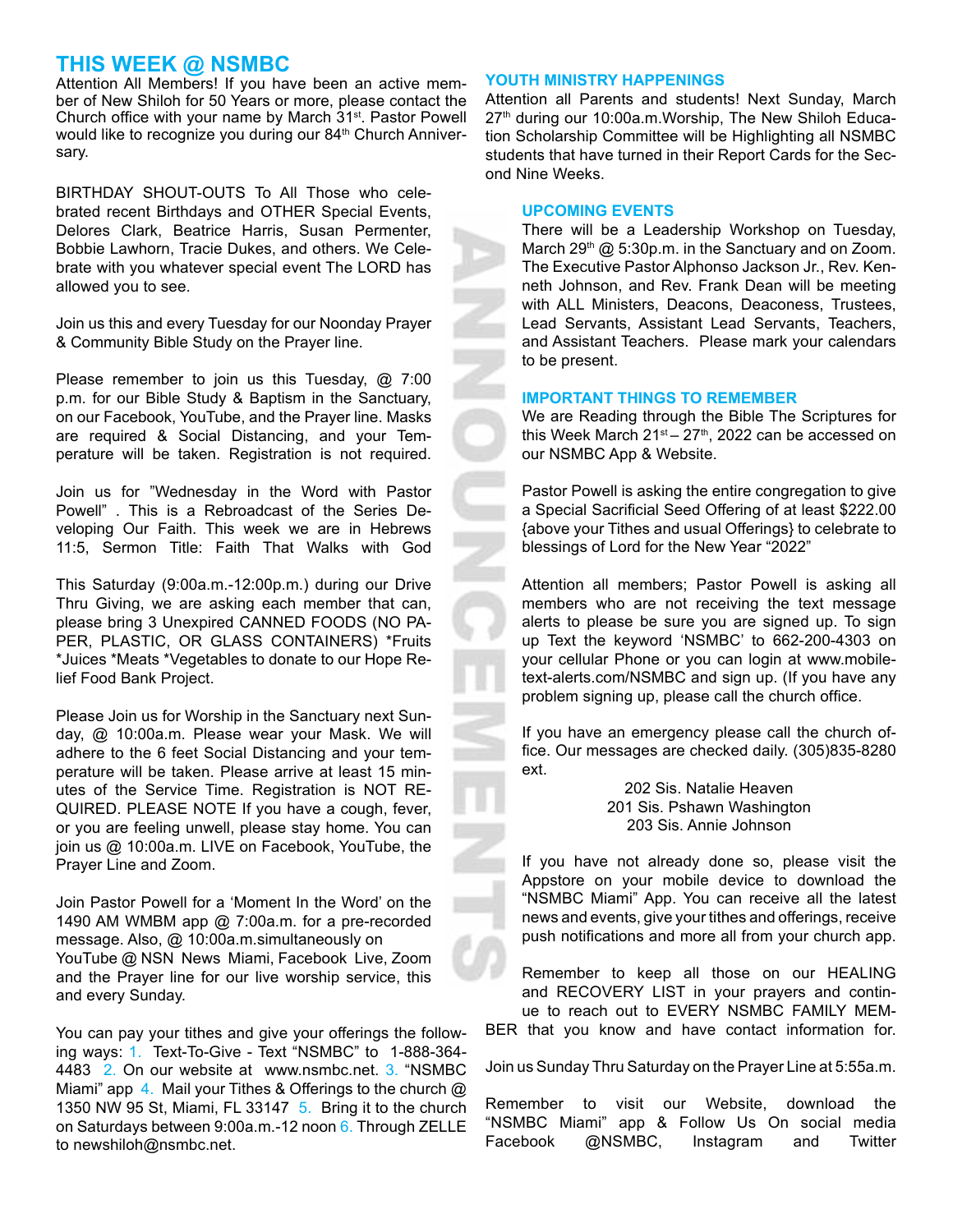@NSMBC Miami, YouTube @NSN News Miamifor updates.





Registration is not required.

THERE WILL BE A LEADERSHIP WORKSHOP

@ 5:30 P.M.

**IN THE SANCTUARY AND ON ZOOM** 

The Executive Pastor Alphonso Jackson Jr.,<br>Rev. Kenneth Johnson, and Rev. Frank Dean<br>will meet with

ALL Ministers, Deacons, Deaconess, Trustees, Lead Servants, Assistant Lead Servants, Teachers. and Assistant Teachers.

Please mark your calendars to be present.



# PLEASE JOIN US FOR **WORSHIP SERVICE IN THE SANCTUARY NEXT SUNDAY @ 10:00AM**

Please wear your Mask. We will adhere to the 6 feet Social Distancing and your temperature will be taken. Please arrive at least 15 minutes of the Service Time. **Registration is NOT REQUIRED.** 

# **ATTENTION ALL MEMBERS!**

If you have been an active member of New Shiloh for 50 Years or more.

please contact the Church office with your name by March 31st. Pastor Powell would like to recognize you during our 84th Church Anniversary.

# **ATTENTION ALL MEMBERS**

Pastor Powell is asking all members who are not receiving the text message alerts to please be sure you are signed up. To sign up Text the keyword 'NSMBC to 662-200-4303 on your cellular Phone or you can login at www.mobile-text-alerts.com/NSMBC and sign up.

(If you have any problem signing up, please call the church office.